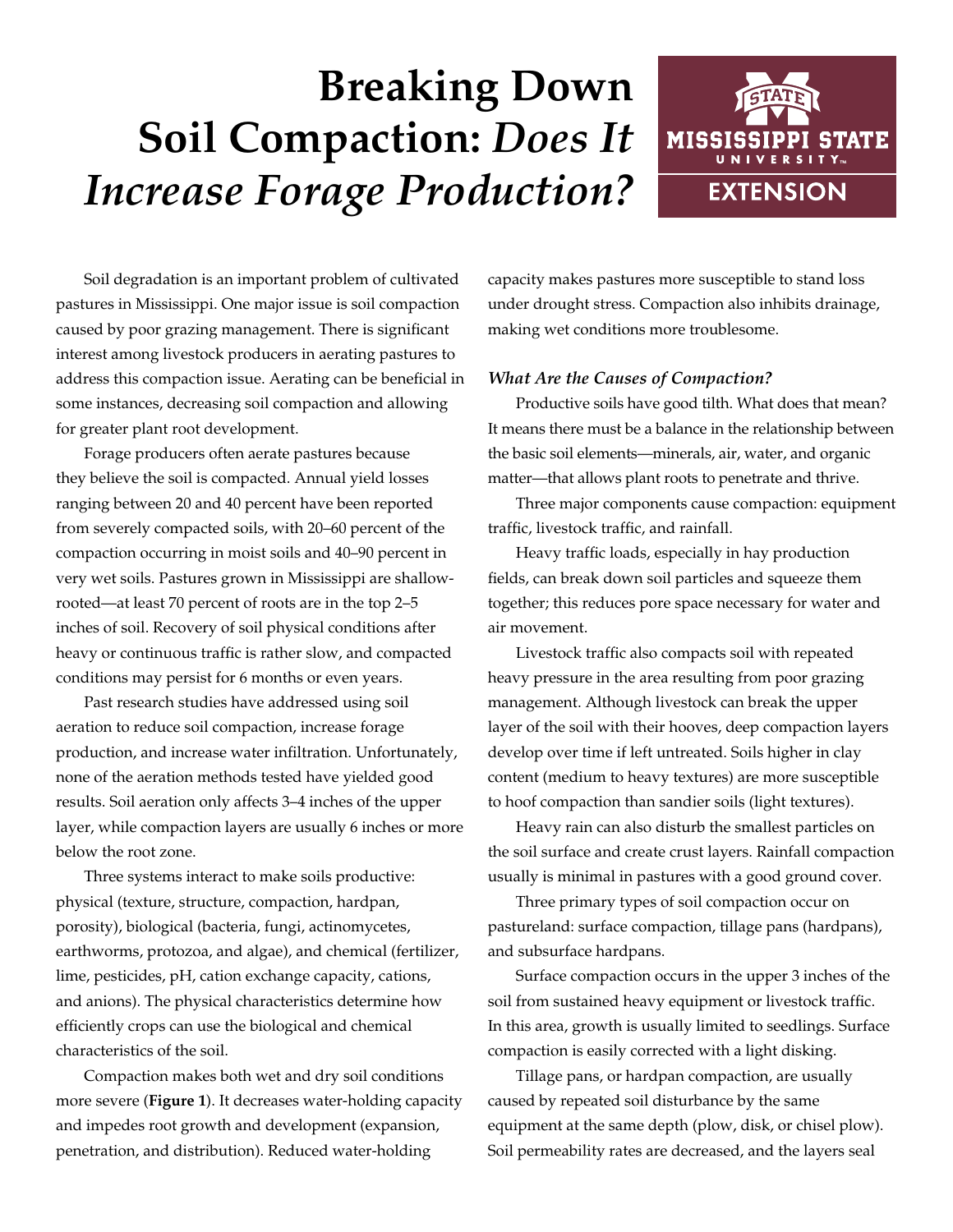

Figure 1. Effect of compaction on soil productivity and plant response.

and pack tightly. Roots only have access to moisture and nutrients above the compacted layer.

Subsurface hardpans develop over time as leached minerals and clays are deposited at a specific soil depth. Subsurface hardpans tend to re-form after a few seasons, unless they are broken and mixed with porous soil. Breaking a subsurface hardpan is only beneficial if it allows well-developed plant roots to use moisture available at deeper profiles.

### *How Do You Know If Soil Is Compacted?*

Compaction can be measured using a penetrometer (penetration resistance), but readings are highly affected by soil moisture. For better assessments of compaction, producers should combine penetration resistance with

visual observation of the forage root system, looking for restricted growth both vertically and horizontally.

Also note soil moisture and changes in soil density (bulk density). Soil bulk density is the dry weight of soil divided by its volume. This volume accounts for both soil particles and the pores between the particles. Bulk density is typically expressed in g/cm<sup>3</sup>. Table 1 provides changes on bulk density across soil textures that could affect plant growth.

Indicators of compacted soil include these:

- an accumulation of roots or water just above or within the compacted zone.
- a lack of large pores (identified by "grayed soil," a bluish-gray color caused by long-term waterlogging).
- the absence of roots and earthworm activity within the compacted soil and/or high density of that soil.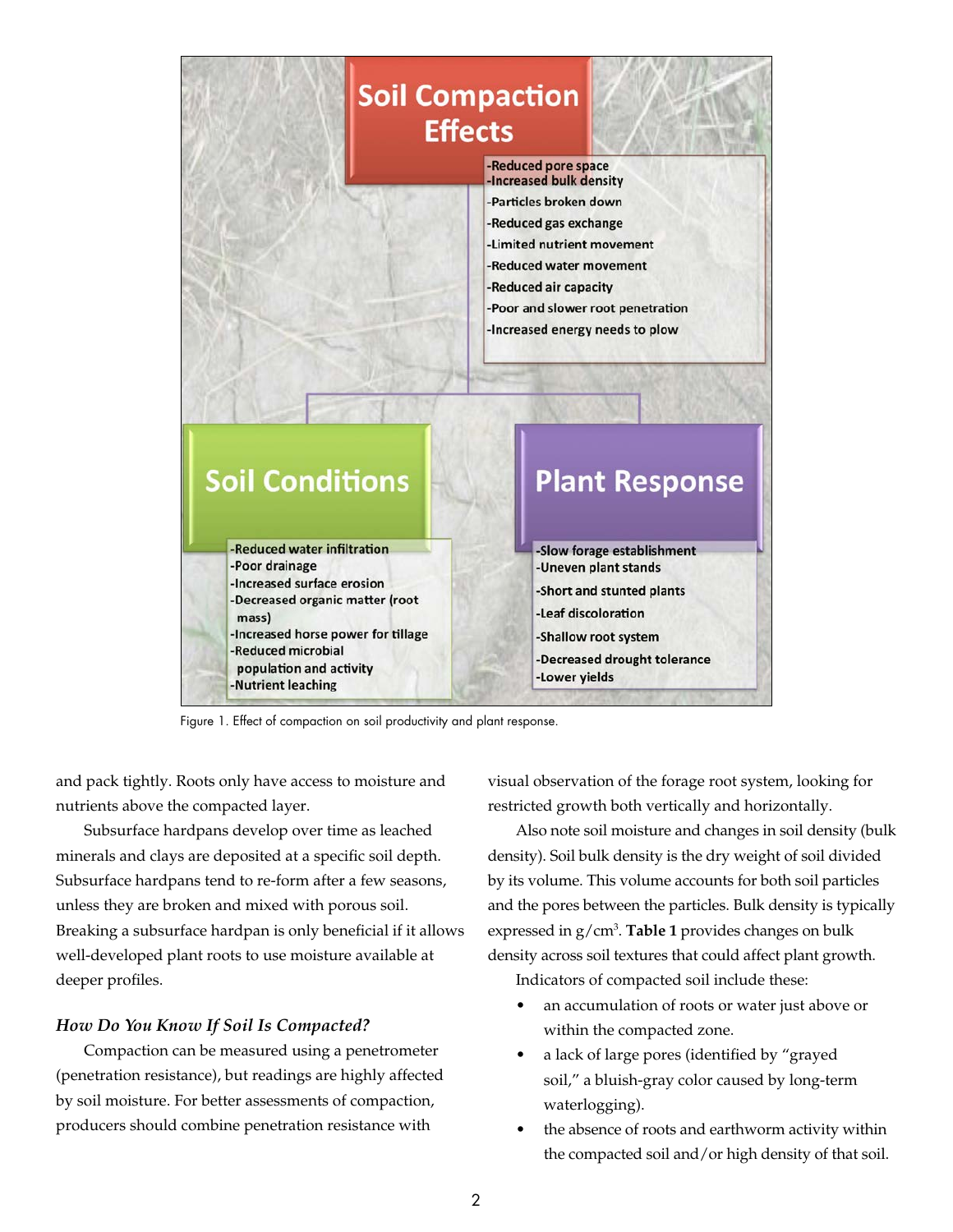| Table 1. Relationship between soil texture, bulk density, and plant growth. |              |                   |        |  |  |  |
|-----------------------------------------------------------------------------|--------------|-------------------|--------|--|--|--|
|                                                                             | Soil Texture |                   |        |  |  |  |
| <b>Bulk Density</b>                                                         | Clayey       | Sandy             | Silty  |  |  |  |
|                                                                             |              | q/cm <sup>3</sup> |        |  |  |  |
| Ideal for plant grow                                                        | < 1.10       | < 1.60            | < 1.40 |  |  |  |
| Restricts root growth                                                       | >1.47        | > 1.80            | > 1.65 |  |  |  |
| Source: USDA-NRCS. 2008. Soil quality indicators.                           |              |                   |        |  |  |  |

Soils with poor drainage are particularly susceptible to compaction because they remain wet for a long time after rainfall. Some degree of compaction damage will occur on any wet soil with grazing animals left in the paddock for long periods. The degree of damage is usually greater with cattle and horses.

Overgrazing forage plants and allowing livestock to create loafing areas and trails usually leads to soil compaction. Livestock activity can modify soil properties by degrading soil structure, increasing soil bulk density, and reducing infiltration rate.

A 10-year study in the tall-grass prairie region of Oklahoma using a low, medium, and high stocking density indicated that long-term livestock grazing increased compaction and bulk density values, but only in the upper 4 inches of the soil surface. Grazing systems, such as rotational grazing, that minimize livestock traffic and follow recommended minimum grazing heights reduce bulk density by preventing compaction and providing soil cover.

Hard soil conditions after long drought periods should not be confused with soil compaction. The soil hardness during drought conditions is a natural characteristic of the soil that should not have detrimental or long-term effects on forage production following rewetting.

## *What Is Soil Aeration?*

Aeration is a process by which soil is mechanically disturbed. Soil aeration often is used to renovate established pastures, reducing soil compaction and increasing water infiltration.

Aerator machines include coulters, which make narrow slits in the soil; rollers with spikes that make indentations in the soil; and prongs, which function like a mini sub-soiler. These machines can be used for purposes other than pasture aeration, such as for weed control and

for incorporating fertilizer, lime, or seeds of annual, coolseason forages. Based on data, the best time to aerate is in the spring or early summer when grasses are growing most actively. Do not aerate when soils are wet.

#### *Does Soil Aeration Increase Forage Production?*

The main objective of aerating pastures is to reduce soil compaction and increase water infiltration. Aeration has very little impact on forage production in established pastures.

Research conducted by the University of Florida using three aerator machines (**Figure 2**) indicates water infiltration rates and compaction were affected immediately after the application, but the effect was not present at 3, 6, and 12 months after aeration. The aeration had no benefits on bahiagrass forage production and even has the potential to reduce forage production.

Similar studies conducted at Mississippi State University found no positive effects on compaction, soil moisture and forage production. The MSU study used an airway, shank renovator, disk, and deep chisel (10 inches) on bahiagrass (**Table 2**) and bermudagrass (**Tables 3** and **4**) hayfields with silt and sandy loam soils. Aerated areas produced less forage than the untreated areas in some of these trials.

The only potential benefit of pasture aeration could be faster green-up of the pastures. Soil disturbance may increase microbial activity, causing quicker organic matter decomposition and nutrient release. It is important to keep in mind that this nutrient release after aeration is likely only temporary and not expected to improve long-term or seasonal forage production.

To determine if a specific aeration method could be effective in your farm operation, make sure you are comparing the amount of forage production from aerated and non-aerated strips in the same farm field.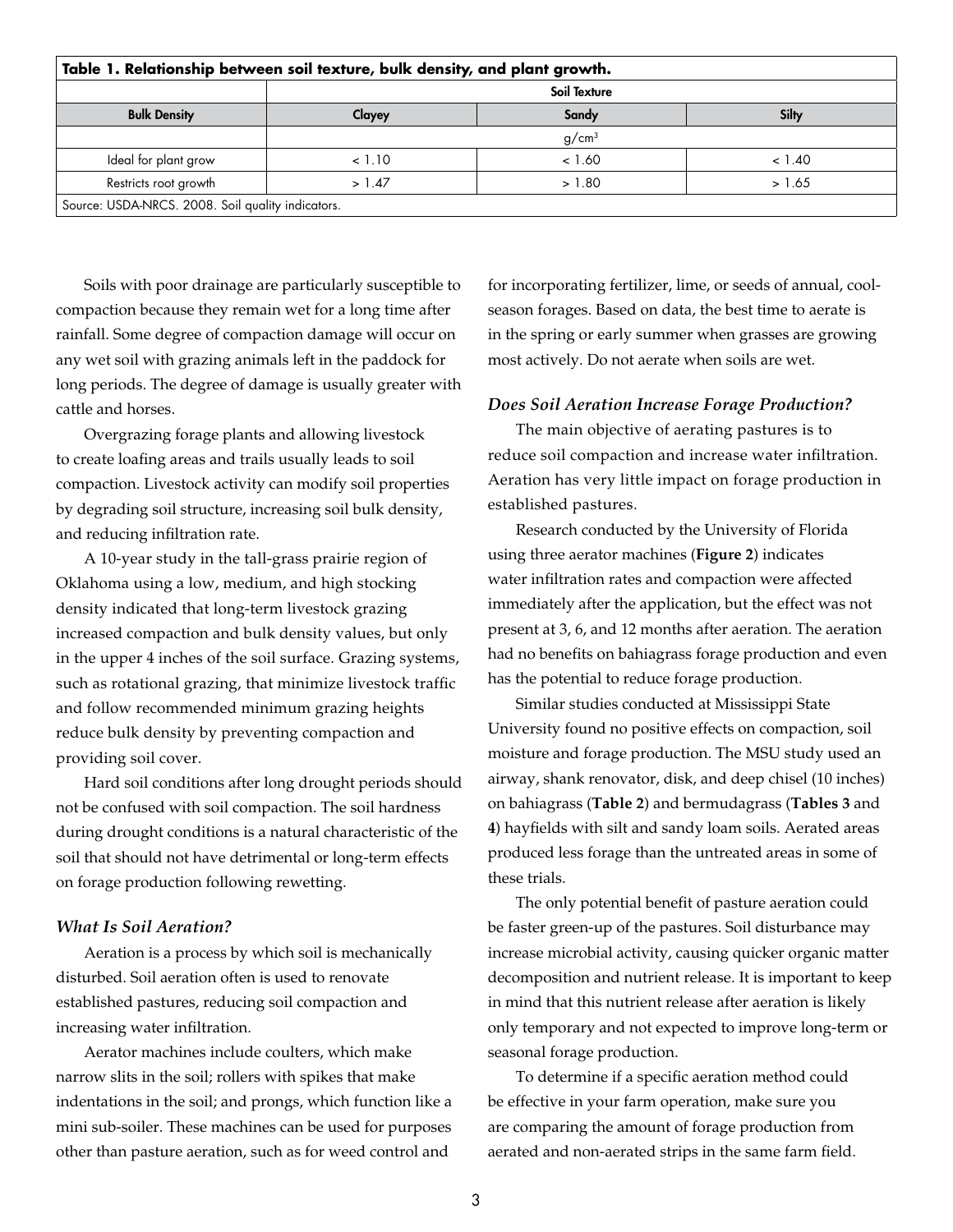

Figure 2. Effect of three soil aeration machines (Mardin HL-7 tandem chopper, Lawson 8 x 16-inch multi-blade pasture aerator, and Aerway model AW118 pasture aerator) on bahiagrass forage production of two stands (13 and 40 years old).

Source: Vendramini and Silveria. 2009. Pasture Aeration. Univ. of Florida Coop Ext. Serv. Pub. SS-AGR-2321.

| Treatment <sup>2</sup> | Location <sup>1</sup>     |                    |           |  |
|------------------------|---------------------------|--------------------|-----------|--|
|                        | <b>Brown Loam</b><br>1993 | <b>White Sands</b> |           |  |
|                        |                           | 1993               | 1994      |  |
|                        | Ib/ac                     |                    |           |  |
| Control                | 3373                      | 4763               | 3880      |  |
| Aerway                 | 3373                      | 5488               | 3908      |  |
| <b>Disk</b>            | 2477                      | 4129               | 4331      |  |
| Deep Chisel (10")      | 3324                      | 5082               | 5166      |  |
| Shank renovator        | 2701                      | 3751               | 3759      |  |
| LSD0.05                | <b>NS</b>                 | 866                | <b>NS</b> |  |

2Treatments were applied in October of the year previous to data collection.

Source: Ingram et al. 2009. Influence of spike-tooth aeration on permanent pastures in Mississippi. MAFES. Tech. Bull. 220.

## **Table 3. Influence of timing of pasture aeration on dry matter yield of bermudagrass across three locations in Mississippi in 1994 and 1995.**

|                        | Location <sup>1</sup>     |                        |                          |  |
|------------------------|---------------------------|------------------------|--------------------------|--|
| Treatment <sup>2</sup> | Brown Loam <sup>3</sup>   | <b>Coastal Plains4</b> | White Sands <sup>5</sup> |  |
|                        | $\mathsf{lb}/\mathsf{ac}$ |                        |                          |  |
| Control                | 12138 (7260)6             | 9081 (10059)           | 8584 (7815)              |  |
| Spring                 | 12427 (7659)              | 8466 (9839)            | 9351 (7808)              |  |
| Summer                 | 12452 (7398)              | 8312 (9786)            | 9001 (7788)              |  |
| Spring + Summer        | 11457 (8136)              | 8057 (9641)            | 8971 (8183)              |  |
| LSD0.05                | <b>NS</b><br>(NS)         | (NS)<br>NS             | NS.<br>(NS)              |  |

1Bermudagrass varieties at each location were: Brown Loam (Coastal), Coastal Plain (Tifton 78), and White Sands (Alicia).

<sup>2</sup>The spike-tooth pasture aerator was used in this study.

3Treatments applied: spring (4/25/94) and summer (8/16/94).

4Treatments applied: spring (4/27/94) and summer (7/30/94).

5Treatments applied: spring (4/26/94) and summer (6/29/94).

6Yields in parenthesis are for the 1995 growing season.

Source: Ingram et al. 2009. Influence of spike-tooth aeration on permanent pastures in Mississippi. MAFES. Tech. Bull. 220.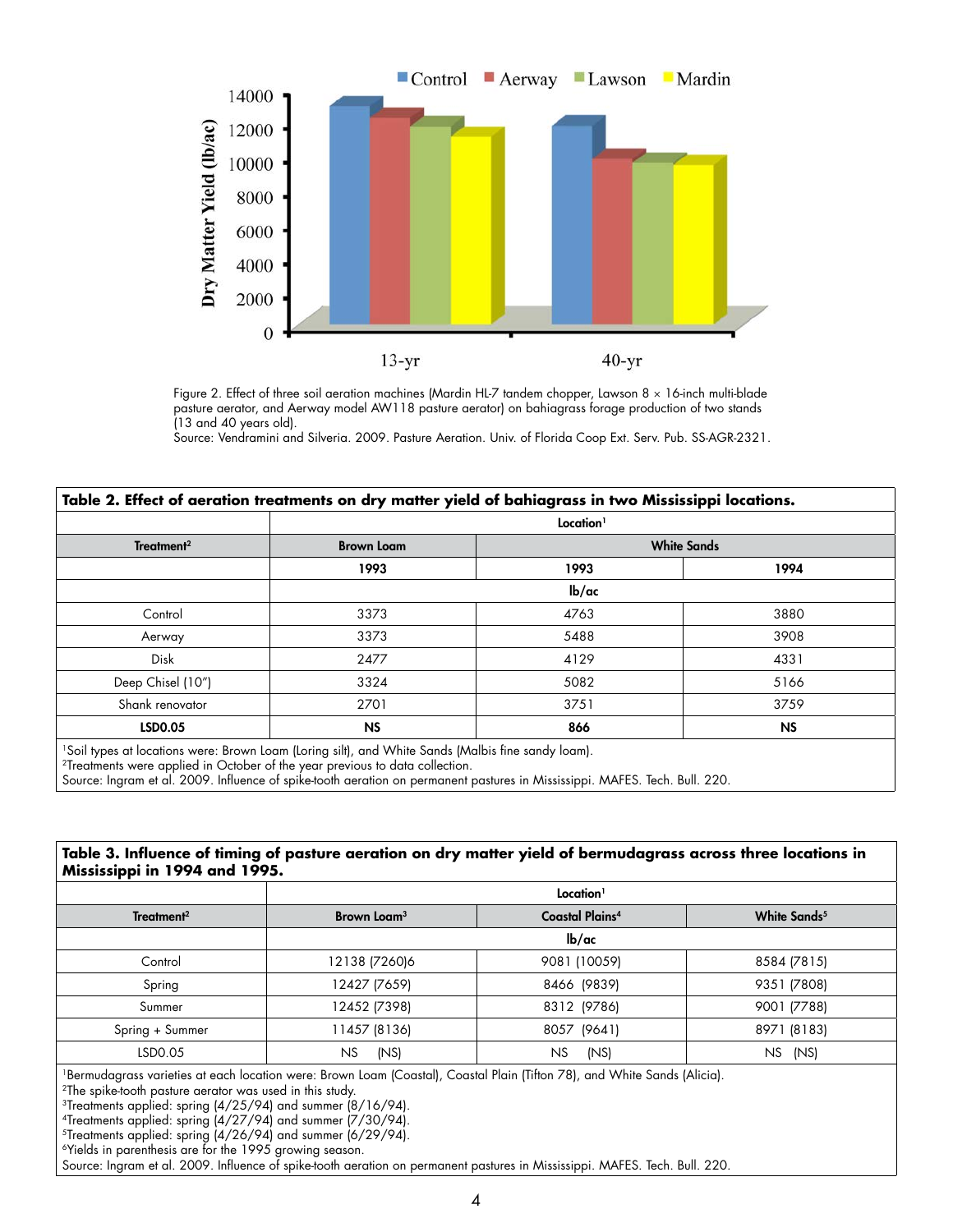# **Table 4. Dry matter yield of bermudagrass as affected by aeration timing at three locations in Mississippi in 1995.**

| Treatment <sup>2</sup>  | Location <sup>1</sup>   |                        |                          |
|-------------------------|-------------------------|------------------------|--------------------------|
|                         | Brown Loam <sup>3</sup> | <b>Coastal Plains4</b> | White Sands <sup>5</sup> |
|                         | lb/ac                   |                        |                          |
| Control                 | 8546                    | 9214                   | 6882                     |
| Spring only             | 7224                    | 9244                   | 7184                     |
| Spring + every harvest  | 7950                    | 8802                   | 7395                     |
| Spring + summer         | 8091                    | 9415                   | 7684                     |
| Spring + second harvest | 7119                    | 8522                   | 7639                     |
| Spring 2X               | 8134                    | 8287                   | 6939                     |
| LSD0.05                 | <b>NS</b>               | NS                     | <b>NS</b>                |

1Bermudagrass varieties at each location were: Brown Loam (Coastal), Coastal Plain (Tifton 78), and White Sands (Alicia). <sup>2</sup>The spike-tooth pasture aerator was used in this study.

 $3$ Treatments applied: spring (4/4); summer (6/9); first (6/6), second (7/31) and third harvest (10/31).

 $4$ Treatments applied: spring  $(4/10)$ ; summer  $(6/6)$ ; first  $(6/5)$ , second  $(8/1)$  and third harvest  $(10/12)$ .

 $^5$ Treatments applied: spring (5/5); summer (5/29); first (5/29), second (7/14) and third harvest (8/17).

Source: Ingram et al. 2009. Influence of spike-tooth aeration on permanent pastures in Mississippi. MAFES. Tech. Bull. 220.

Do not compare the yield of the preceding year to the year in which the field is being aerated because fertilizer applications and rainfall patterns were most likely different each year. Even comparing two fields in the same farm might be misleading because of differences in soil texture, water-holding capacity, and nutrient availability.

# **Summary**

Maintaining a healthy and vigorous pasture should be a major objective of grazing management, but it should also be used as a tool for maintaining acceptable soil physical conditions. Compaction is not visible and is often undetected. Both grazing livestock and agricultural equipment put pressure on the ground, leading to potential soil compaction issues. Tillage and pasture renovation are difficult to use in continuous grazing or permanent pastures, providing little opportunity to improve poor soil physical conditions.

Although compaction may be measured in the upper 6 inches of the soil, compaction at greater depths could have more of an impact on soil physical properties, especially on heavy soils. The response of pastures to the poorer soil conditions caused by grazing or hay production is difficult to determine.

Soil aeration is unlikely to be of economic benefit since yield increases have been observed on a very limited number of soil types with hard pans and compacted layers. The cost of aerating could be as high as \$15 per acre including fuel and time. If soil compaction is suspected, test the soil with a soil penetrometer and look at root distribution before going to the expense of aerating. Other limiting factors, such as pH or nutrient deficiencies, may be affecting forage production. Diagnosing and addressing those factors could be more beneficial.

Soil and grazing practices must be carefully planned and integrated into the total forage management system. Aeration should be at the bottom of the priority list in pasture management plans. If the goal of aerating is to increase yields, other practices, including careful soil sampling, fertilizing or liming according to soil test-based recommendations, or subdividing pastures, could give better results for less cost.